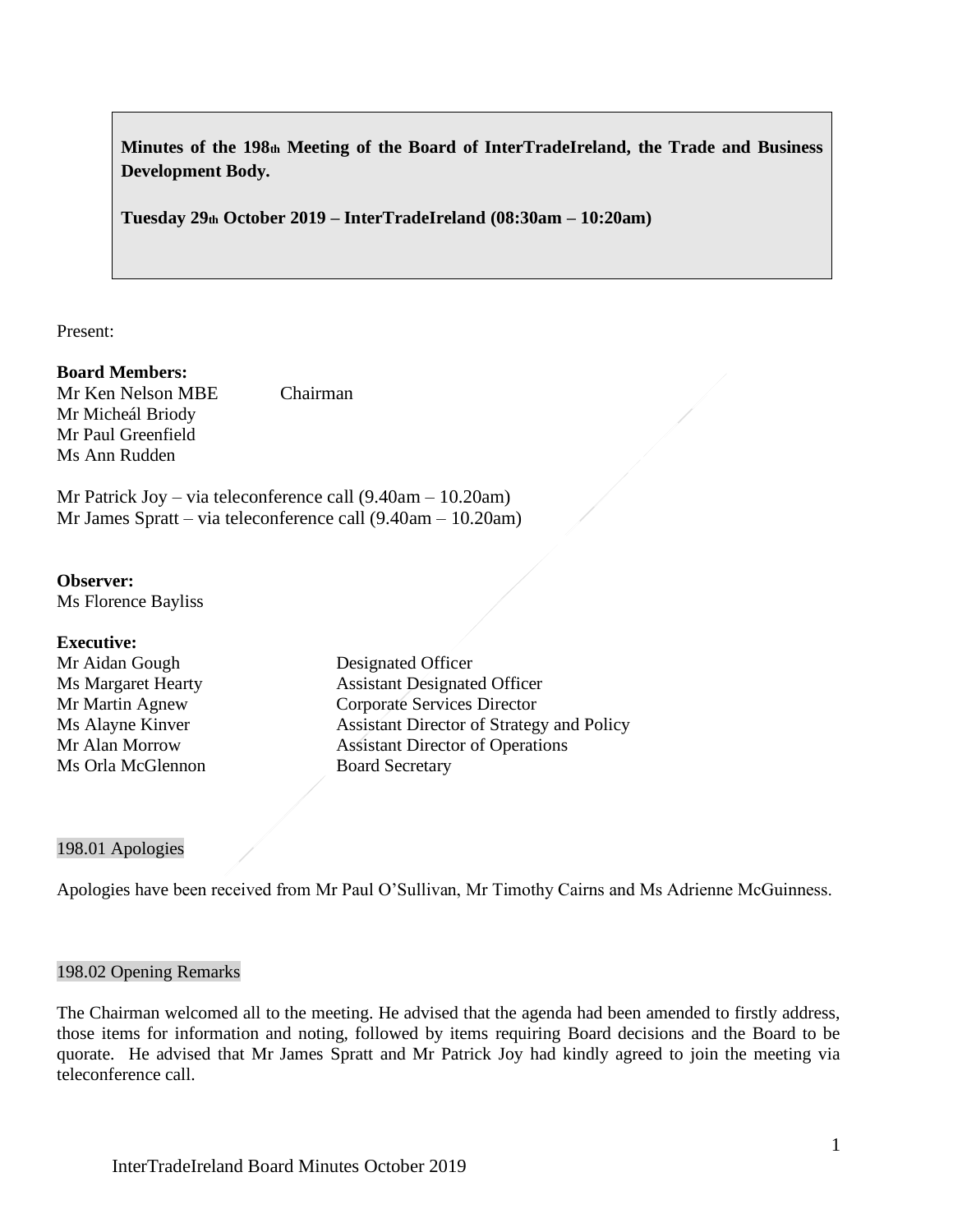### 198.03 Conflict of Interest

The Chairman asked members to declare any conflicts of interest relating to today's agenda. Mr Nelson declared a potential conflict of interest arising from his position as CEO of LEDCOM, which is a member organisation of Enterprise Northern Ireland and is involved in the delivery of the Co-Innovate programme. Mr Briody also declared a potential conflict of interest arising from his position as CEO of Silver Hill Foods which is involved with the Co-Innovate programme. Mr Greenfield declared a potential conflict of interest arising from his position as a member of the Peace IV Working Group and as Board member of East Border Region Ltd, which is involved in the delivery of the Co-Innovate programme. Ms Ann Rudden declared a potential conflict of interest arising from her position as founder and MD of Áine Hand Made Chocolates which is a participant on the Co-Innovate programme.

No other conflicts were declared.

### 198.04 Matters Arising

Mr Gough advised that all matters arising had been addressed.

#### 198.05 Chairman's Business

The Chairman reported on the highly successful 20th Anniversary event held in Christ Church Cathedral, Dublin on 24th October. He advised that feedback from Minister Humphreys, Dr Orlaigh Quinn, DBEI Secretary General, Mr Noel Lavery, DfE Permanent Secretary and other attendees had been extremely positive. He informed the Board that he had received a warm note of congratulations to the Board and Executive on the event from Mr Paul O'Sullivan who had been following coverage of the event on social media whilst in Beijing. The Board asked that their appreciation be passed on to all staff involved in the very successful event.

The Chairman advised that he had written a letter on behalf of the Board to the Secretary of State for Northern Ireland. The letter highlighted the Board's concerns, that given the absence of the North South Ministerial Council, we are unable to have new Board members appointed or have the terms of office of existing members extended.

The Chairman reported that Mr Terry Crossan's term of office completed on  $21_{st}$  October. He advised that he would write to Mr Crossan, on behalf of the Board to express our appreciation for the significant contribution he has made to the Body and wishing him every success in the future.

The Chairman informed the Board that both Mr Gough and himself were meeting the DBEI Management Board on 5th November in Dublin to update officials on our new Corporate Plan and Brexit activities. He also highlighted the forthcoming Seedcorn event to take place on 28th November in Dublin to which all Board members are invited to attend.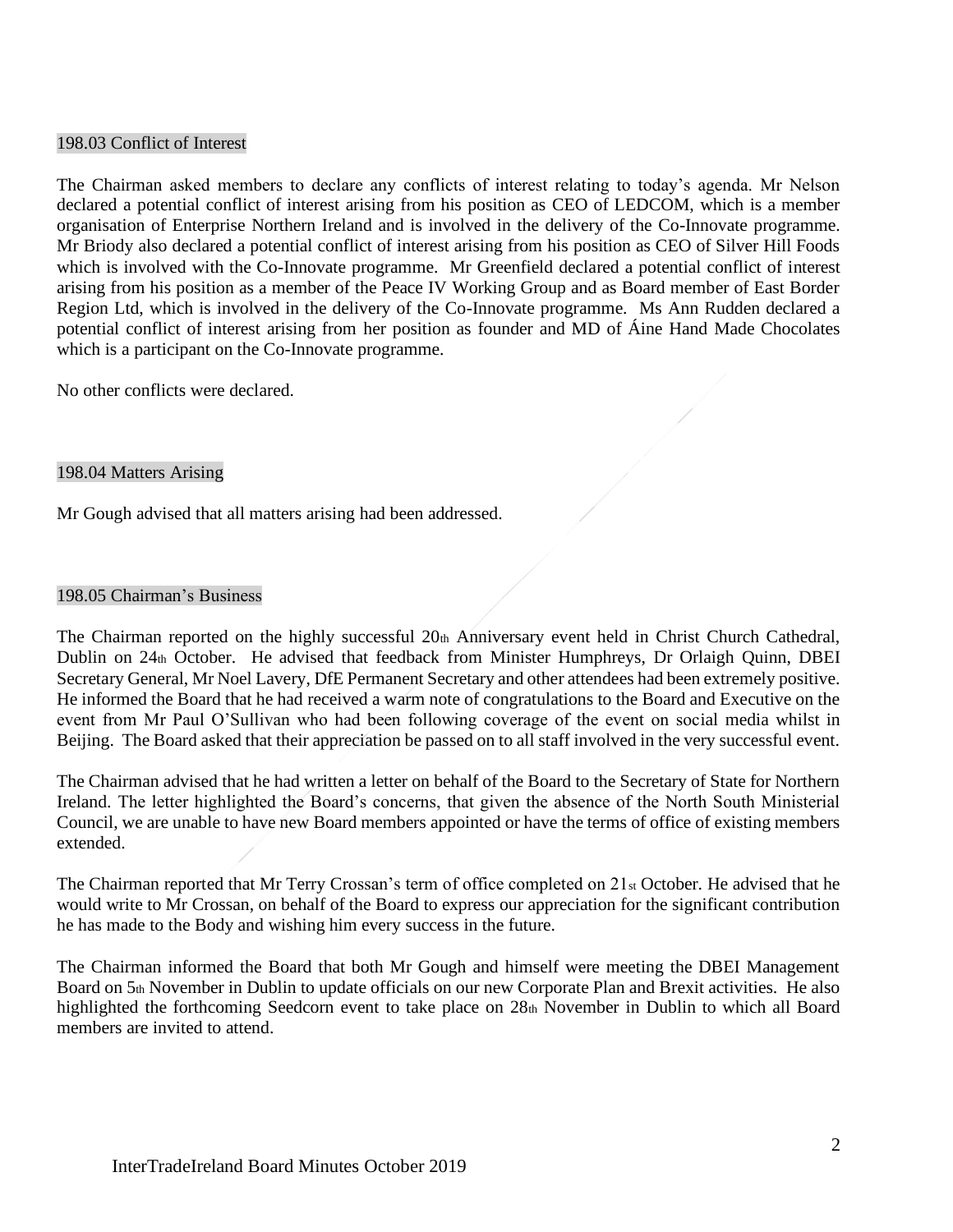### 198.06 Designated Officer Report

Mr Gough advised that Brexit continues to be the Body's main priority. The Day 1 planning scenario is based on a no deal Brexit and all staff have received training to deal with enquiries from cross border traders.

Mr Gough reported that the issue of Board appointments has been raised with senior officials. We have been assured that both Governments recognise the significance of this issue and are actively seeking a resolution. In the interim, the sponsoring departments have agreed that they would be supportive of a reduced Board quorum if the Board so decided.

Mr Gough informed the Board that the 2020 – 2022 Corporate Plan has been redrafted to reflect the Boards comments from last month's meeting. This final version will now be formally submitted to sponsor Departments.

Mr Gough gave an update on the various meetings he had recently attended. He advised that he had attended a meeting hosted by Dr Orlaigh Quinn and senior representatives of the DBEI agencies on the implementation of the Future Jobs Ireland strategy. InterTradeIreland will become more involved in strategic policy discussions in Ireland going forward.

The Board were updated on a recent meeting with officials from SEUPB attended by Mr Gough and Mr Ryan to discuss the Co Innovate programme. A number of issues were raised, including progress against targets, the withdrawal of our acceptance to take on additional spending, request to extend programme timelines and the request from SEUPB to resubmit pre letter of offer records used to justify approved unit costings. Mr Gough advised that Mr Ryan would provide a more detailed update later in the meeting.

The Chairman thanked Mr Gough for his update and the Board noted the Designated Officer's report.

### 198.07 Board Sub Committee Reports

### *Innovation Sub Committee Report*

Mr Morrow reported back from the Innovation Sub Committee meeting held on 24th September 2019. Five new FUSION applications were considered by the Sub Committee, all of which were approved. There have been sixty-two Fusion approvals to date this year and the Sub Committee will consider a further eleven applications next week. Mr Morrow advised that Mr Peter Grant from Helix Innovation Partnerships, the Managing Agents for Fusion, presented the biannual progress report and statistics to the Sub Committee and no issues had been raised.

The Board noted the Innovation Sub Committee report and the Chairman thanked Mr Morrow for his update.

*Trade Sub Committee Report*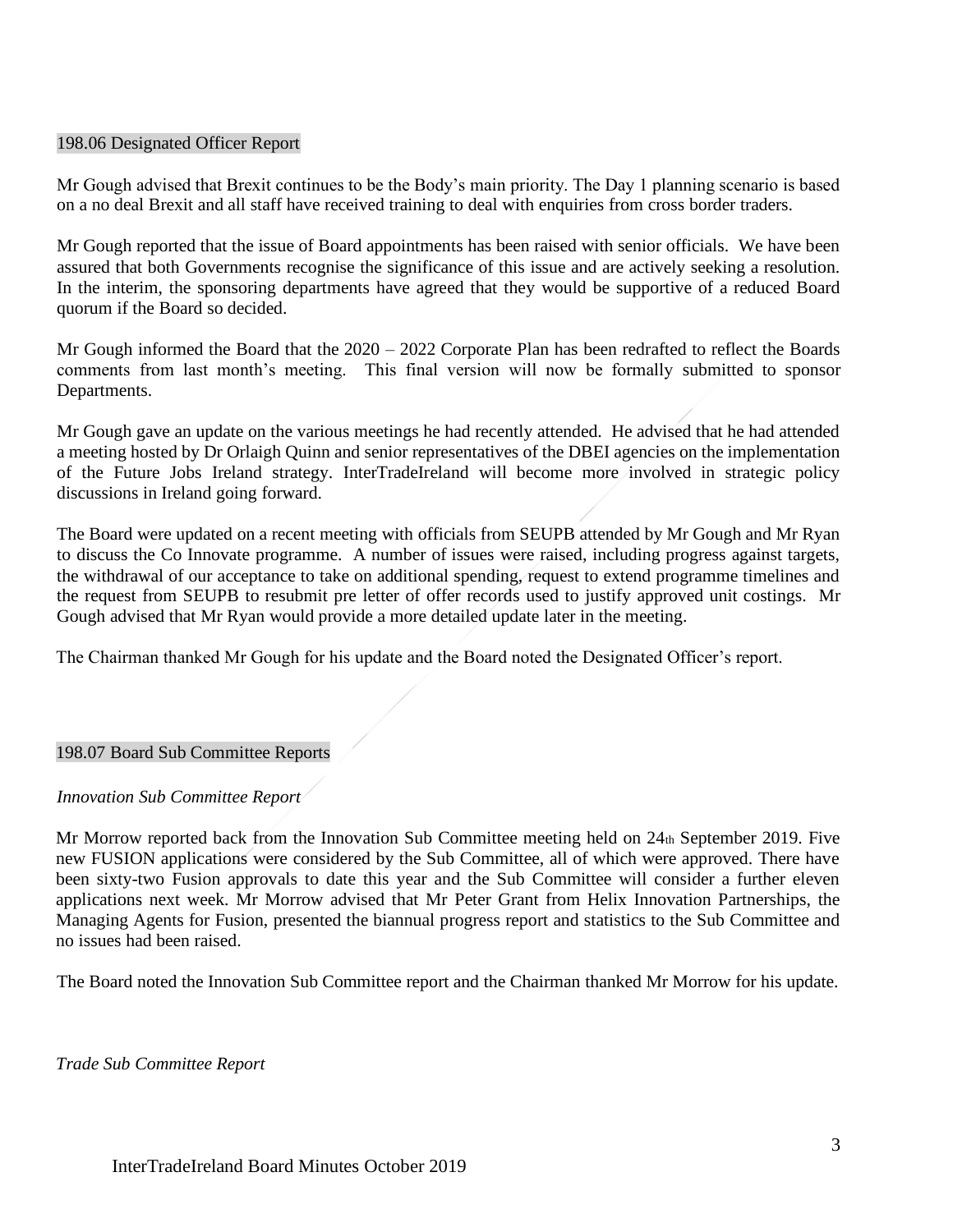Mr Greenfield reported back from the Trade Sub Committee meeting held on  $24<sub>th</sub>$  September 2019. He advised that fourteen new Acumen applications, a previous deferral and an appeal to a previous rejection had been considered at the meeting. Fifteen projects were approved (six from Northern Ireland and nine from Ireland) and the rejection decision was upheld.

The Board noted the Trade Sub Committee report and the Chairman thanked Mr Greenfield for his update.

### *Audit and Risk Assurance Committee Report*

Mr Briody reported back from the Audit and Risk Assurance Committee meeting held on 24th September 2019 which had been chaired by Mr Crossan. He advised that the draft Internal Audit Plan for 2019/20 was presented and approved by the Committee. The Plan will include audits of Procurement and Contract Management, Programmes and Payroll. No new risks had been identified and the scoring of the other risks was still deemed to be appropriate and an accurate representation of the risk profile of the Body.

Mr Briody informed the Board that concern was expressed at the meeting, that the Board would imminently lose a total of three members by the end of the year, including the Chair of the Audit and Risk Assurance Committee. The Committee agreed that this does not represent robust governance practise.

The Board noted the Audit and Risk Assurance Committee report and the Chairman thanked Mr Briody for his report.

### 198.08 For Consideration, Discussion and Noting.

## *Operations Directorate Progress and Activity Report*

Ms Hearty presented the Operations Directorate Progress and Activity Report. She advised that all business programmes are on or ahead of target and there continues to be a good pipeline of applications to the various programmes. In addition to the ongoing outreach activities, staff have been extremely busy in preparation for a potential 'No Deal' Brexit and all staff underwent training in the event of a spike in enquiries. Ms Hearty advised that a new Project Manager had been appointed and a fixed term Executive. She noted the number of applications for both posts were lower than previous exercises. The Board discussed the current salary levels and how they compared unfavourably with the private sector and how this could impact on recruitment.

Ms Hearty informed the Board that a pilot initiative with the Brexit Voucher Service Providers would be introduced in the event of a No Deal Brexit, with providers being available to respond to specific queries from companies requiring a quick response.

A large scale Supplier Engagement event took place in Dublin on 1st October and feedback received from participants has been very positive.

Ms Hearty reported that a recent independent interim evaluation of Fusion Phase V was carried out by Perspective Economics. Mr Morrow gave a summary of the findings of the report which demonstrate that Fusion addresses a clear and continued need for public investment to stimulate innovation among SMEs. The programme is one of the few knowledge transfer initiatives on the island. The Fusion programme fits well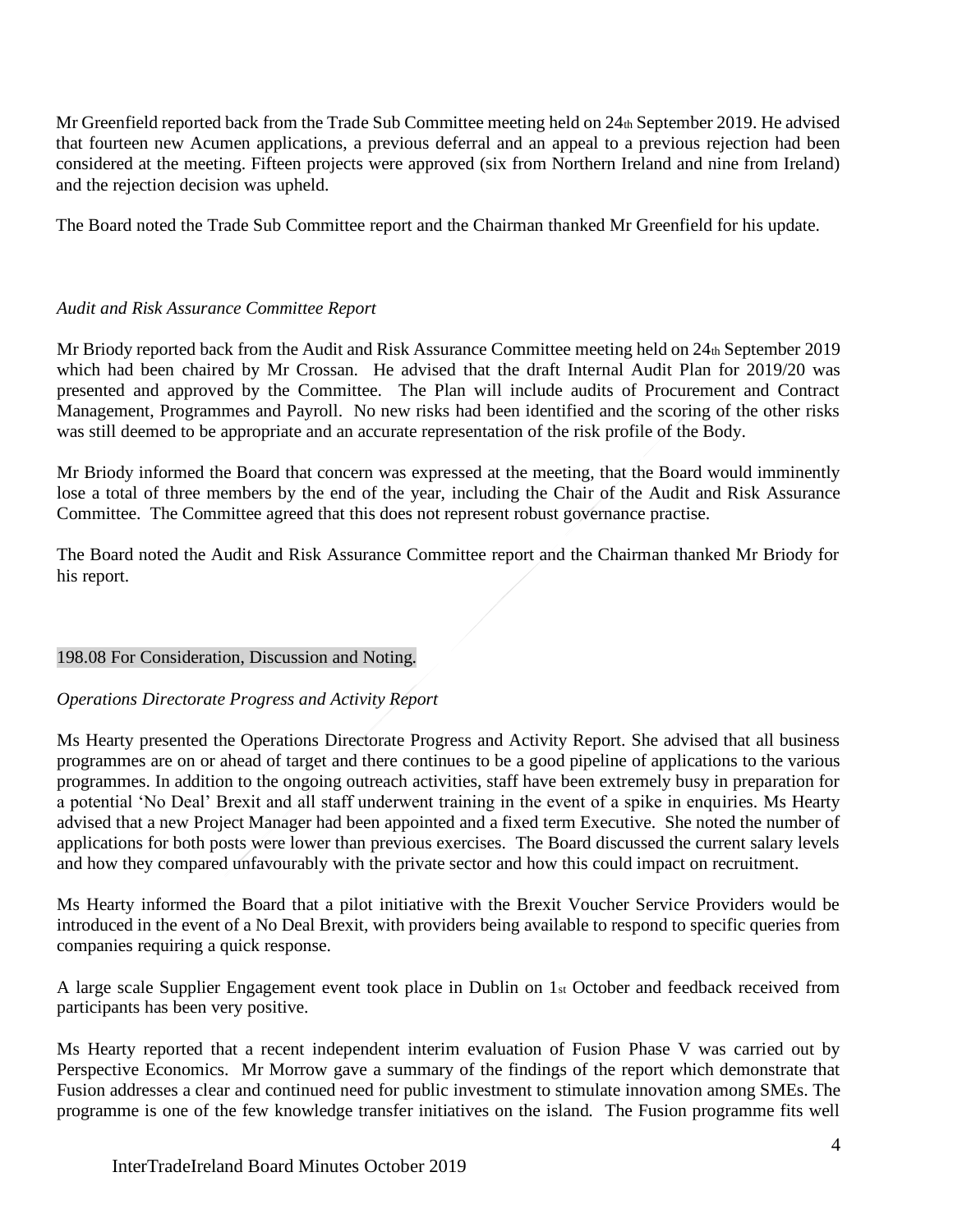with the new Corporate Plan particularly as it helps increase competitiveness and productivity for participant companies. The report shows that whilst Fusion Phase V companies come from a broad range in sectors, increased sales revenue to date have predominantly been driven by construction and manufacturing companies. Mr Morrow advised that the satisfaction ratings from companies, graduates and academics was extremely high. In Phase V of the programme, the pool of Fusion academics has broadened and diversified with a total of seventy-three new academic engaged in the programme. The evaluation shows that a significant number of businesses have a lasting legacy on completion of the programme with improvements in their innovation capacity and capability.

Mr Morrow reported that recommendations from evaluation on further enhancements to the next programme will feed into the Fusion 6 economic appraisal which is currently underway.

The Board were informed that following the launch of the Career Boost branding for graduate recruitment on to Fusion, the programme itself will be known as the Innovation Boost programme, powered by Fusion going forward.

The Board discussed the evaluation and noted that the report had identified Fusion as a unique model of cross border knowledge exchange in the UK and Ireland. It was suggested that the Executive explore the extent to which Fusion is unique in a European context and seek to promote the programme internationally as a good practice example of effective cross border knowledge exchange. Ms Hearty reported that Perspective Economics had highlighted the impact and success of the Fusion programme compared to other similar programmes across the UK. The Board noted the Fusion V Interim Evaluation report.

The Board discussed ways of promoting InterTradeIreland and the work of the entire organisation going forward. Given our track record from the past twenty years, it was proposed that the Executive explore corporate brand building and awareness among key decision makers to holistically market the work of the Body. The Board discussed an annual event, e.g. a lecture to consider policy, best practices, thought leadership and to highlight the Body as a voice of authority which would be attractive to the business community on the island. Mr Gough advised that the Senior Leadership Team would consider the matter and bring proposals to a future Board meeting for the Board's consideration.

The Board noted the Operations Directorate Progress and Activity Reports and the Chairman thanked Ms Hearty for her update.

# *Co-Innovate Programme Update*

Mr Neil Ryan joined the Board meeting for this agenda item and provided an update on the progress made on the various strands of the Co-Innovate Programme. Mr Ryan advised that both he and Mr Gough had recently met with Mr Mark Feeney and Ms Leanne Massey from SEUPB. Mr Ryan reported that a formal request for a nine-month extension to the Co-Innovate programme was formally submitted to SEUPB in July 2019. A decision was expected in October, however SEUPB representatives advised that the decision on an extension would not be made until Q1 2020.

The Board noted the Co-Innovate Programme report and the Chairman thanked Mr Ryan for his update.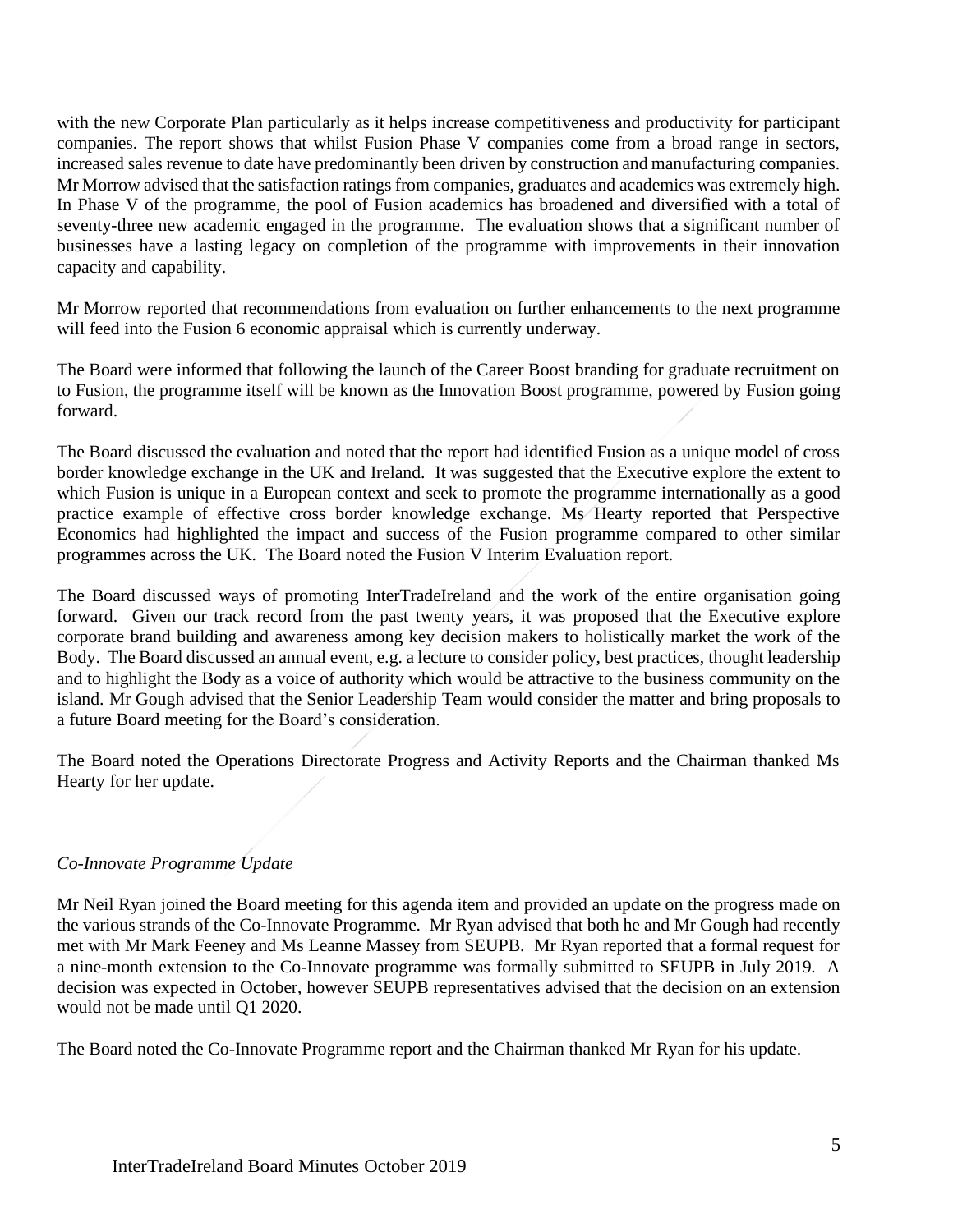## *Brexit Verbal Update*

Mr Gough advised that given the extension to the Brexit deadline from the EU, the Brexit team is continuing to assist companies to prepare for a deal or a no deal scenario. Ms Hearty advised that the  $5<sub>th</sub>$  November Brexit event has been postponed.

The Board noted the Brexit verbal update.

### *Communications Update*

Mr Agnew provided an update on recent Communications activity. He advised that the Bitesize Brexit campaign is continuing until the end of October.

Mr Agnew reported on the recent Local Government Supplier Engagement Event which took place in the Citywest Hotel, Dublin as evidenced by the positive feedback from all stakeholders. The event was very successful with c600 delegates in attendance. Suppliers were able to meet face to face with over 70 local government professionals from eight councils in the Greater Dublin area and North East region.

Mr Agnew complimented the InterTradeIreland Communications team and Morrows Communications for the very successful 20th Anniversary event in Dublin. He asked the Board to note upcoming events and in particular the Seedcorn Finals at which Board members would be formally invited to attend. Any Board member who would like to attend the event was asked to contact the Board Secretary.

The Board noted the Communications Report and the Chairman thanked Mr Agnew for his update.

### *Business Plan Budget Variance and Milestone Exception Report*

Ms Kinver presented the Business Plan Budget Variance and Milestone Exception Report and provided explanations for minor issues highlighted. The Chairman thanked Ms Kinver for her report and the Board noted the Business Plan Budget Variance and Milestone Exception Report.

*Mr Patrick Joy and Mr James Spratt joined the Board meeting via teleconference calls at 9.40am.*

*The meeting was deemed quorate at this point.*

198.09 Approval and Authorisation of the 24th September 2019 Board Minutes

The minutes of the 24th September 2019 Board meeting were agreed as a true record of the meeting and were approved by the Board and authorised by the Chairman.

198.10 For Consideration, Discussion and Noting.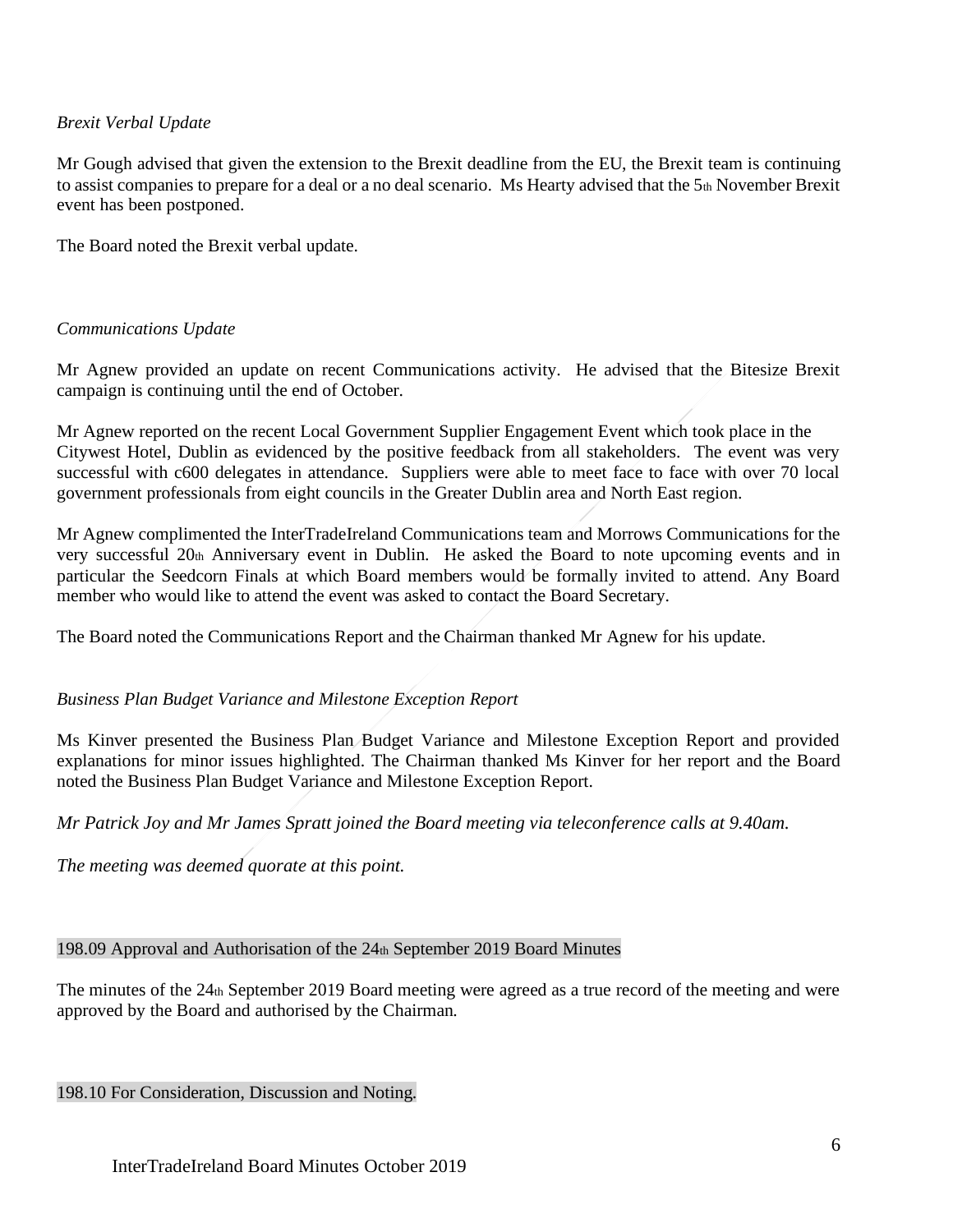*Schedule of 2020 Board and Sub Committee Meetings and Membership of the Board Sub Committees.*

The Board approved the proposed schedule of 2020 Board and Sub Committee meetings as outlined in the Board documentation.

The Board discussed membership of the various Board Sub Committees from January 2020 given the completion of some Board members terms of office at the end of the year. The Board unanimously agreed that Mr Briody would take over the role of Chair of the Audit and Risk Assurance Committee, Mr Greenfield would Chair the Trade Sub Committee and Mr Spratt would Chair the Innovation Sub Committee. Ms Rudden would remain Chair of the Communications Sub Committee and that a member of the Senior Leadership team would be involved in the Co-Innovate programme project assessment panels.

# *Draft InterTradeIreland 2020 Business Plan and Budget*

Ms Kinver presented the draft 2020 Business Plan and associated budget. She advised that the 2020 Business Plan has been written in the absence of Joint Guidance, however we have conformed to the usual format and content requirements. The Board were informed that all of the 2019 half year targets have been met and we anticipate all year end targets will be achieved.

Ms Kinver outlined the key additional activities planned for 2020. These include new areas:

- Research into areas of industrial focus:
- Further development of the Brexit Advisory Service;
- Development of the Synergy programme to support cross border clusters;
- Digitalisation strategy;
- Development of a Data Analytics Plan;
- Introduction of Supplementary Performance Indicators;
- A Personal Development Strategy in line with key strategic enablers;
- Investors in People Gold Standard and the Customer Service Excellence Accreditation and
- Development of an annual CSR action plan

Ms Kinver advised that the 2020 Business Plan has a budget of £12.5m. DfE has expressed concern to fund beyond the 2016 baseline figure which would result in a shortfall of c£1.4m. The matter is due to be raised at the next Oversight and Liaison meeting. Mr Spratt enquired if there was an issue regarding pensions but was assured that pensions are not included within the baseline Business Plan.

The Board discussed and approved the 2020 Business Plan and associated budget.

The Chairman thanked Ms Kinver for her report.

## *Governance and Financial Matters*

Mr Agnew presented the Governance and Financial Matters report. The Chairman advised that a letter had been received from both sponsoring Departments to advise that they were content that the Board quorum could be reduced to 50% of Board members plus one, given the current situation regarding Board appointments. The Chairman reported that efforts are being made by the Departments to address this urgent matter, however legislation may need to be introduced to rectify the problem.